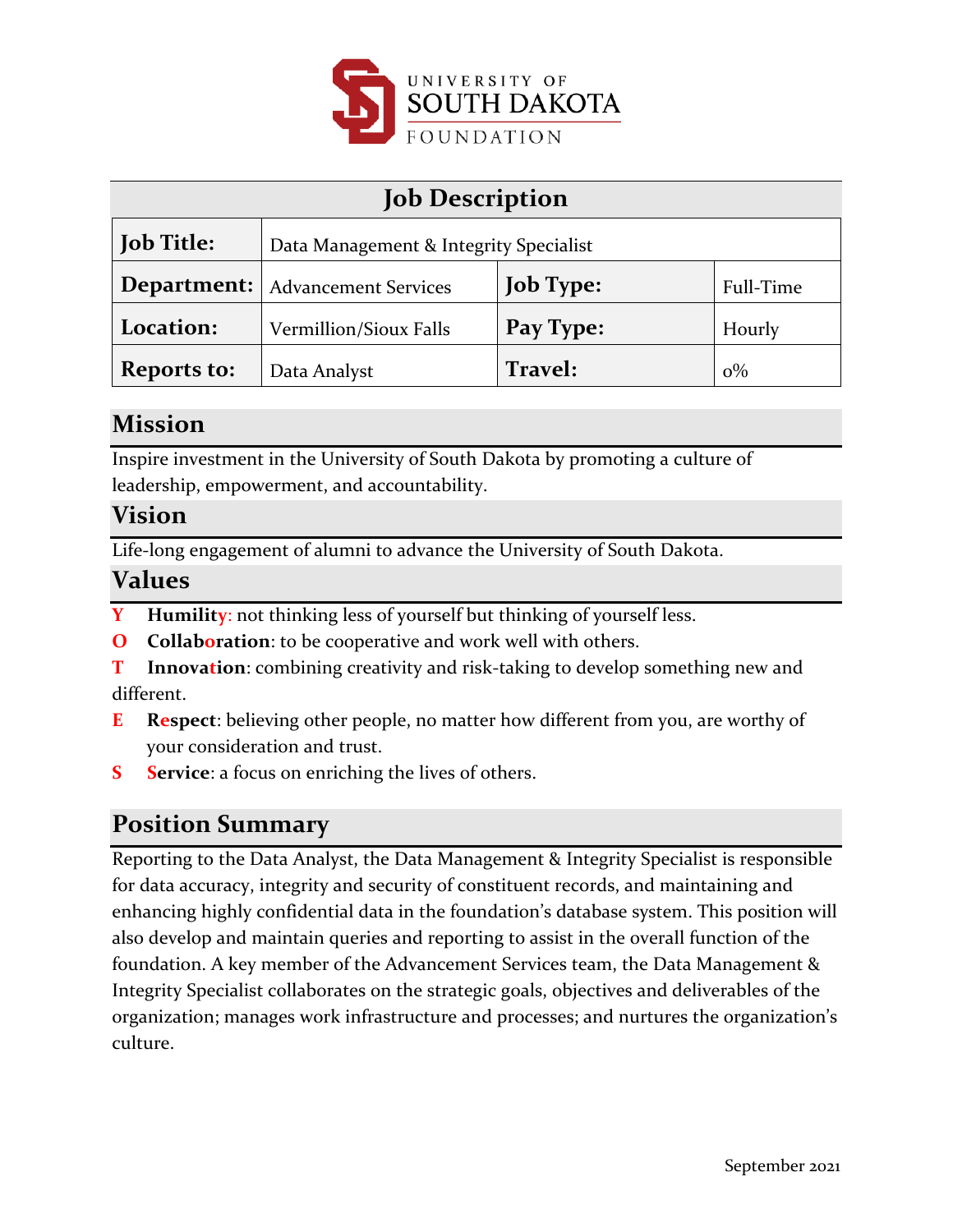# **Essential Duties and Responsibilities**

- Maintains prospect and donor data. Accurately updates donor information and creates new constituent records as needed with information obtained from a variety of sources. Ensures data is consistent, complete and able to support current and future needs of the university.
- Creates and maintains documentation regarding internal data integrity practices. Establishes and maintains a consistent master schedule of data integrity audit screenings and activities.
- Plans and implements global data changes and imports, as well as batch uploads, exports and updates of data. Creates workflows for import and input of newly acquired data.
- Assures database quality control by routinely running data integrity reports and ensuring that corrections are made as needed. Develops and runs exception reports to ensure accuracy of all constituent information updates.
- Develops and runs basic queries, reports and mailing lists. Runs established analytical reports.
- Keeps abreast of trends in the field of data management, emerging technologies and available data management tools.
- Supports analytical project needs and research. Implements solutions, answers questions and troubleshoots issues.
- Collaborates with other staff members in the development and implementation of projects, as assigned.
- Delivers high quality customer service to end-users.
- Maintains confidentiality of donor and other sensitive information.
- Other duties as assigned.

# **Required Skills and Abilities**

- Excellent written, verbal communication skills and active listening skills with strong attention to detail.
- Excellent organizational and interpersonal skills, including the ability to manage multiple projects, meet deadlines and work in a fast-paced environment.